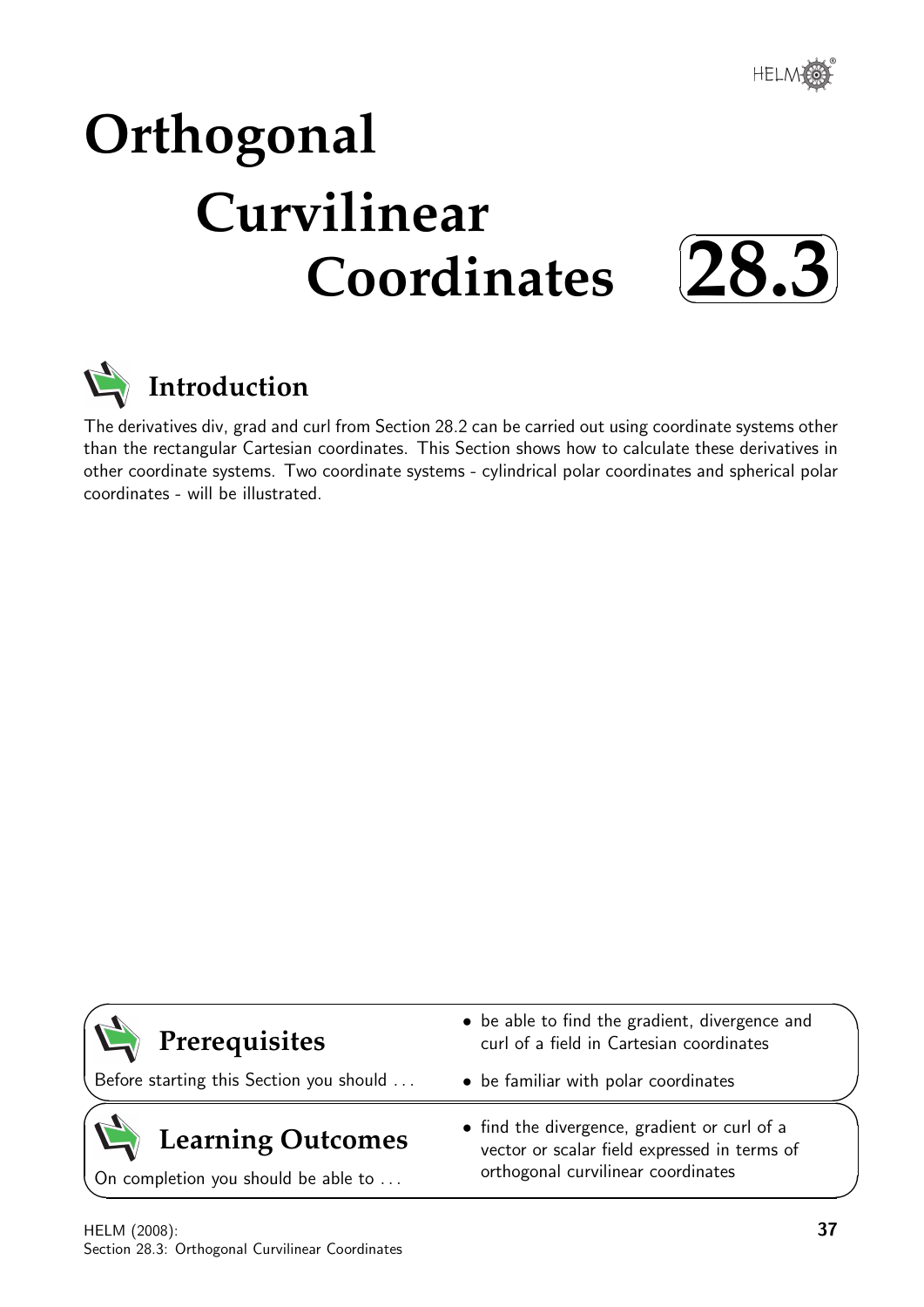## **1. Orthogonal curvilinear coordinates**

The results shown in Section 28.2 have been given in terms of the familiar Cartesian  $(x, y, z)$  coordinate system. However, other coordinate systems can be used to better describe some physical situations. A set of coordinates  $u = u(x, y, z)$ ,  $v = v(x, y, z)$  and  $w = w(x, y, z)$  where the directions at any point indicated by  $u, v$  and  $w$  are orthogonal (perpendicular) to each other is referred to as a set of orthogonal curvilinear coordinates. With each coordinate is associated a scale factor  $h_u$ ,  $h_v$  or  $h_w$  respectively where  $h_u=\sqrt{\left(\frac{\partial x}{\partial u}\right)^2+\left(\frac{\partial y}{\partial u}\right)^2+\left(\frac{\partial z}{\partial u}\right)^2}$  (with similar expressions for  $h_v$  and  $h_w$ ). The scale factor gives a measure of how a change in the coordinate changes the position of a point.

Two commonly-used sets of orthogonal curvilinear coordinates are cylindrical polar coordinates and **spherical polar coordinates**. These are similar to the plane polar coordinates introduced in HELM 17.2 but represent extensions to three dimensions.

## **Cylindrical polar coordinates**

This corresponds to plane polar  $(\rho, \phi)$  coordinates with an added *z*-coordinate directed out of the xy plane. Normally the variables  $\rho$  and  $\phi$  are used instead of r and  $\theta$  to give the three coordinates  $\rho$ ,  $\phi$  and z. A cylinder has equation  $\rho =$  constant.

The relationship between the coordinate systems is given by

 $x = \rho \cos \phi$   $y = \rho \sin \phi$   $z = z$ 

(i.e. the same z is used by the two coordinate systems). See Figure 20(a).



**Figure 20:** Cylindrical polar coordinates

The scale factors  $h_{\rho}$ ,  $h_{\phi}$  and  $h_{z}$  are given as follows

$$
h_{\rho} = \sqrt{\left(\frac{\partial x}{\partial \rho}\right)^{2} + \left(\frac{\partial y}{\partial \rho}\right)^{2} + \left(\frac{\partial z}{\partial \rho}\right)^{2}} = \sqrt{(\cos \phi)^{2} + (\sin \phi)^{2} + 0} = 1
$$
  

$$
h_{\phi} = \sqrt{\left(\frac{\partial x}{\partial \phi}\right)^{2} + \left(\frac{\partial y}{\partial \phi}\right)^{2} + \left(\frac{\partial z}{\partial \phi}\right)^{2}} = \sqrt{(-\rho \sin \phi)^{2} + (\rho \cos \phi)^{2} + 0} = \rho
$$
  

$$
h_{z} = \sqrt{\left(\frac{\partial x}{\partial z}\right)^{2} + \left(\frac{\partial y}{\partial z}\right)^{2} + \left(\frac{\partial z}{\partial z}\right)^{2}} = \sqrt{(0^{2} + 0^{2} + 1^{2})} = 1
$$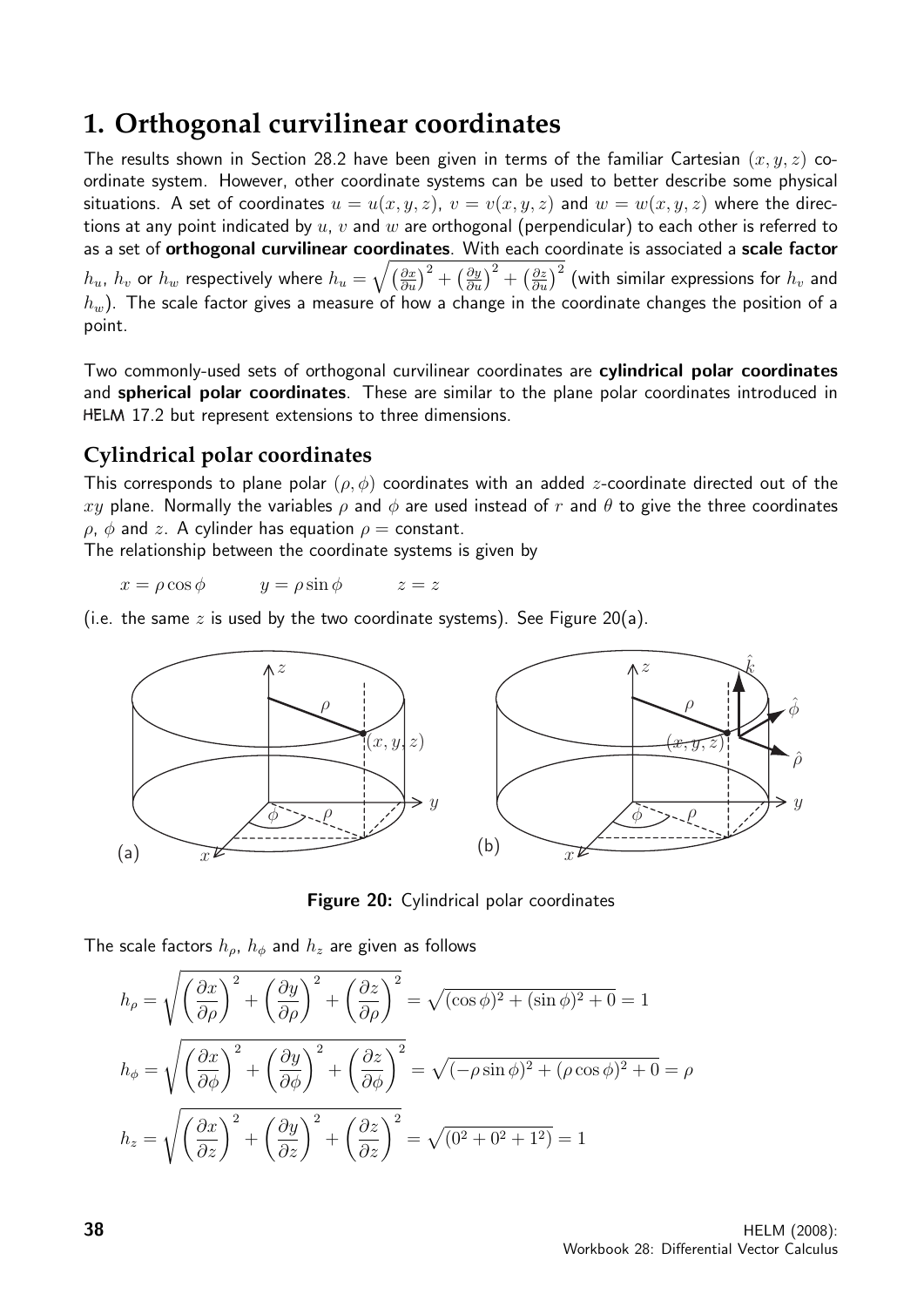## **Spherical polar coordinates**

In this system a point is referred to by its distance from the origin r and two angles  $\phi$  and  $\theta$ . The angle  $\theta$  is the angle between the positive *z*-axis and the line from the origin to the point. The angle  $\phi$  is the angle from the x-axis to the projection of the point in the xy plane.

A useful analogy is of latitude, longitude and height on Earth.

- The variable  $r$  plays the role of height (but height measured above the centre of Earth rather than from the surface).
- The variable  $\theta$  plays the role of latitude but is modified so that  $\theta = 0$  represents the North Pole,  $\theta = 90^\circ = \frac{\pi}{2}$ 2 represents the equator and  $\theta = 180^\circ = \pi$  represents the South Pole.
- The variable  $\phi$  plays the role of longitude.

A sphere has equation  $r =$  constant. The relationship between the coordinate systems is given by



Figure 21: Spherical polar coordinates

The scale factors  $h_r$ ,  $h_\theta$  and  $h_\phi$  are given by

$$
h_r = \sqrt{\left(\frac{\partial x}{\partial r}\right)^2 + \left(\frac{\partial y}{\partial r}\right)^2 + \left(\frac{\partial z}{\partial r}\right)^2} = \sqrt{(\sin \theta \cos \phi)^2 + (\sin \theta \sin \phi)^2 + (\cos \theta)^2} = 1
$$
  
\n
$$
h_\theta = \sqrt{\left(\frac{\partial x}{\partial \theta}\right)^2 + \left(\frac{\partial y}{\partial \theta}\right)^2 + \left(\frac{\partial z}{\partial \theta}\right)^2} = \sqrt{(r \cos \theta \cos \phi)^2 + (r \cos \theta \sin \phi)^2 + (-r \sin \theta)^2} = r
$$
  
\n
$$
h_\phi = \sqrt{\left(\frac{\partial x}{\partial \phi}\right)^2 + \left(\frac{\partial y}{\partial \phi}\right)^2 + \left(\frac{\partial z}{\partial \phi}\right)^2} = \sqrt{(-r \sin \theta \sin \phi)^2 + (r \sin \theta \cos \phi)^2 + 0} = r \sin \theta
$$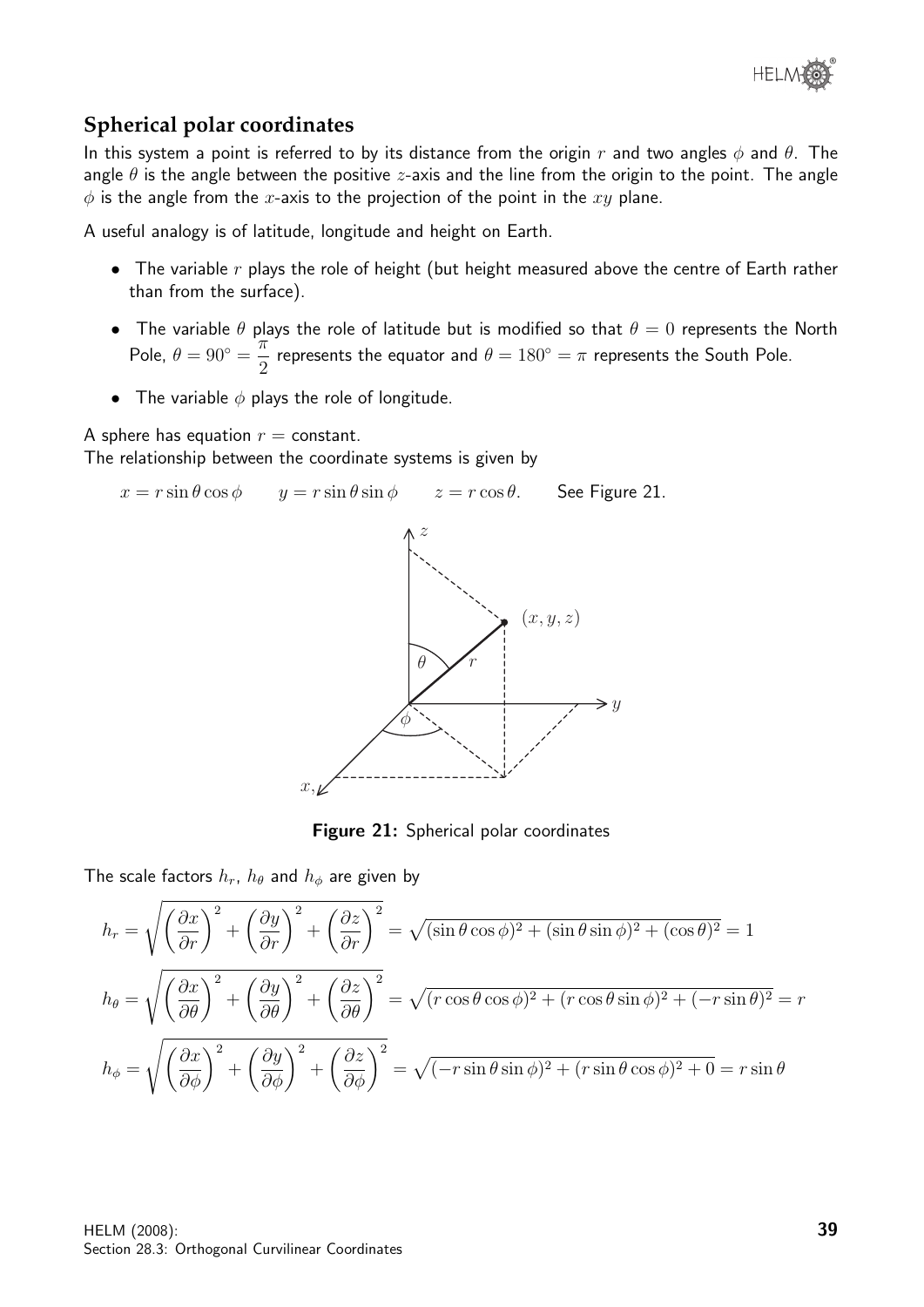## **2. Vector derivatives in orthogonal coordinates**

Given an orthogonal coordinate system  $u, v, w$  with unit vectors  $\hat{u}$ ,  $\hat{v}$  and  $\hat{w}$  and scale factors,  $h_u$ ,  $h_v$  and  $h_w$ , it is possible to find the derivatives  $\nabla f$ ,  $\nabla \cdot F$  and  $\nabla \times F$ .

It is found that

$$
\text{grad } f = \nabla f = \frac{1}{h_u} \frac{\partial f}{\partial u} \hat{\underline{u}} + \frac{1}{h_v} \frac{\partial f}{\partial v} \hat{\underline{v}} + \frac{1}{h_w} \frac{\partial f}{\partial w} \hat{\underline{w}}
$$

If  $F = F_u \hat{u} + F_v \hat{v} + F_w \hat{w}$  then div  $\underline{F} = \underline{\nabla} \cdot \underline{F} = \frac{1}{1 - I}$  $h_u h_v h_w$  $\left[\frac{\partial}{\partial u}(F_u h_v h_w) + \frac{\partial}{\partial v}(F_v h_u h_w) + \frac{\partial}{\partial w}(F_w h_u h_v)\right]$ 1

Also if  $\underline{F} = F_u \hat{\underline{u}} + F_v \hat{\underline{v}} + F_w \hat{\underline{w}}$  then

$$
\text{curl } \underline{F} = \nabla \times \underline{F} = \frac{1}{h_u h_v h_w} \begin{vmatrix} h_u \hat{u} & h_v \hat{v} & h_w \hat{w} \\ \frac{\partial}{\partial u} & \frac{\partial}{\partial v} & \frac{\partial}{\partial w} \\ h_u F_u & h_v F_v & h_w F_w \end{vmatrix}
$$



In orthogonal curvilinear coordinates, the vector derivatives  $\nabla f$ ,  $\nabla \cdot F$  and  $\nabla \times F$  include the scale factors  $h_u$ ,  $h_v$  and  $h_w$ .

## **3. Cylindrical polar coordinates**

In cylindrical polar coordinates  $(\rho, \phi, z)$ , the three unit vectors are  $\hat{\rho}$ ,  $\hat{\phi}$  and  $\hat{z}$  (see Figure 20(b) on page 38) with scale factors

$$
h_{\rho} = 1, h_{\phi} = \rho, h_z = 1.
$$

The quantities  $\rho$  and  $\phi$  are related to x and y by  $x = \rho \cos \phi$  and  $y = \rho \sin \phi$ . The unit vectors are  $\hat{\rho} = \cos \phi \hat{i} + \sin \phi j$  and  $\hat{\phi} = -\sin \phi \hat{i} + \cos \phi j$ . In cylindrical polar coordinates,

grad 
$$
f = \nabla f = \frac{\partial f}{\partial \rho} \hat{\rho} + \frac{1}{\rho} \frac{\partial f}{\partial \phi} \hat{\phi} + \frac{\partial f}{\partial z} \hat{z}
$$

The scale factor  $\rho$  is necessary in the  $\phi$ -component because the derivatives with respect to  $\phi$  are distorted by the distance from the axis  $\rho = 0$ .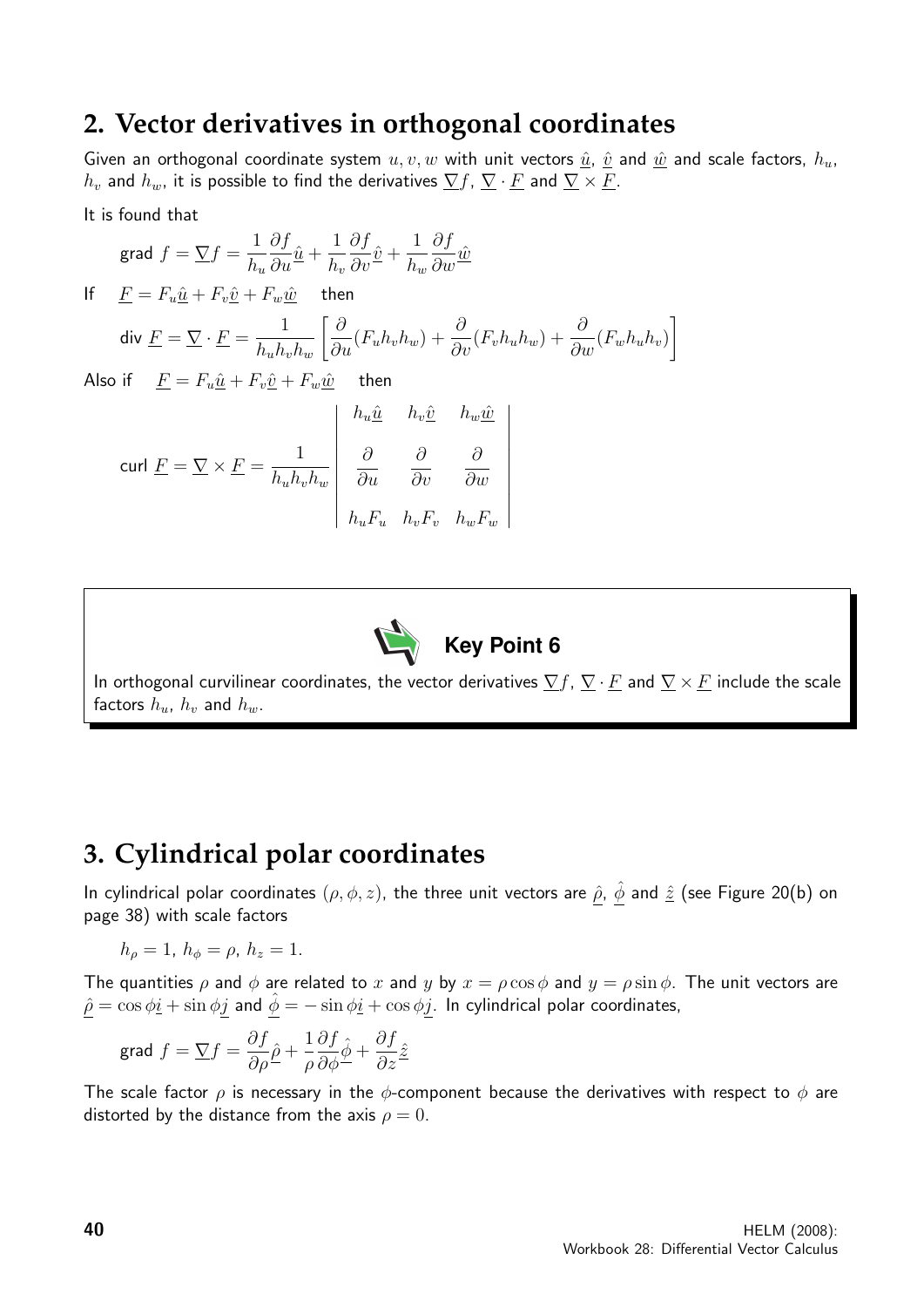

If 
$$
\underline{F} = F_{\rho} \hat{\underline{\rho}} + F_{\phi} \hat{\underline{\phi}} + F_{z} \hat{\underline{z}}
$$
 then  
\ndiv  $\underline{F} = \nabla \cdot \underline{F} = \frac{1}{\rho} \left[ \frac{\partial}{\partial \rho} (\rho F_{\rho}) + \frac{\partial}{\partial \phi} (F_{\phi}) + \frac{\partial}{\partial z} (\rho F_{z}) \right]$   
\ncurl  $\underline{F} = \nabla \times \underline{F} = \frac{1}{\rho} \begin{vmatrix} \hat{\underline{\rho}} & \rho \hat{\underline{\phi}} & \hat{\underline{z}} \\ \frac{\partial}{\partial \rho} & \frac{\partial}{\partial \phi} & \frac{\partial}{\partial z} \\ F_{\rho} & \rho F_{\phi} & F_{z} \end{vmatrix}$ .



**Example 20** Working in cylindrical polar coordinates, find  $\overline{\nabla} f$  for  $f=\rho^2+z^2$ 

### Solution

$$
\text{If } f = \rho^2 + z^2 \text{ then } \frac{\partial f}{\partial \rho} = 2\rho, \frac{\partial f}{\partial \phi} = 0 \text{ and } \frac{\partial f}{\partial z} = 2z \text{ so } \underline{\nabla}f = 2\rho\underline{\hat{\rho}} + 2z\underline{\hat{z}}.
$$



## **Example 21**

Working in cylindrical polar coordinates find

- (a)  $\sum f$  for  $f = \rho^3 \sin \phi$
- (b) Show that the result for (a) is consistent with that found working in Cartesian coordinates.

### Solution

(a) If 
$$
f = \rho^3 \sin \phi
$$
 then  $\frac{\partial f}{\partial \rho} = 3\rho^2 \sin \phi$ ,  $\frac{\partial f}{\partial \phi} = \rho^3 \cos \phi$  and  $\frac{\partial f}{\partial z} = 0$  and hence,  
\n
$$
\nabla f = 3\rho^2 \sin \phi \hat{\rho} + \rho^2 \cos \phi \hat{\phi}.
$$
\n(b)  $f = \rho^3 \sin \phi = \rho^2 \rho \sin \phi = (x^2 + y^2)y = x^2y + y^3$  so  $\nabla f = 2xy\hat{\imath} + (x^2 + 3y^2)\hat{\jmath}.$   
\nUsing cylindrical polar coordinates, from (a) we have  
\n
$$
\nabla f = 3\rho^2 \sin \phi \hat{\rho} + \rho^2 \cos \phi \hat{\phi}
$$
\n
$$
= 3\rho^2 \sin \phi (\cos \phi \hat{\imath} + \sin \phi \hat{\jmath}) + \rho^2 \cos \phi (-\sin \phi \hat{\imath} + \cos \phi \hat{\jmath})
$$
\n
$$
= [3\rho^2 \sin \phi \cos \phi - \rho^2 \sin \phi \cos \phi] \hat{\imath} + [3\rho^2 \sin^2 \phi + \rho^2 \cos^2 \phi] \hat{\jmath}
$$
\n
$$
= [2\rho^2 \sin \phi \cos \phi] \hat{\imath} + [3\rho^2 \sin^2 \phi + \rho^2 \cos^2 \phi] \hat{\jmath} = 2xy\hat{\imath} + (3y^2 + x^2)\hat{\jmath}
$$

So the results using Cartesian and cylindrical polar coordinates are consistent.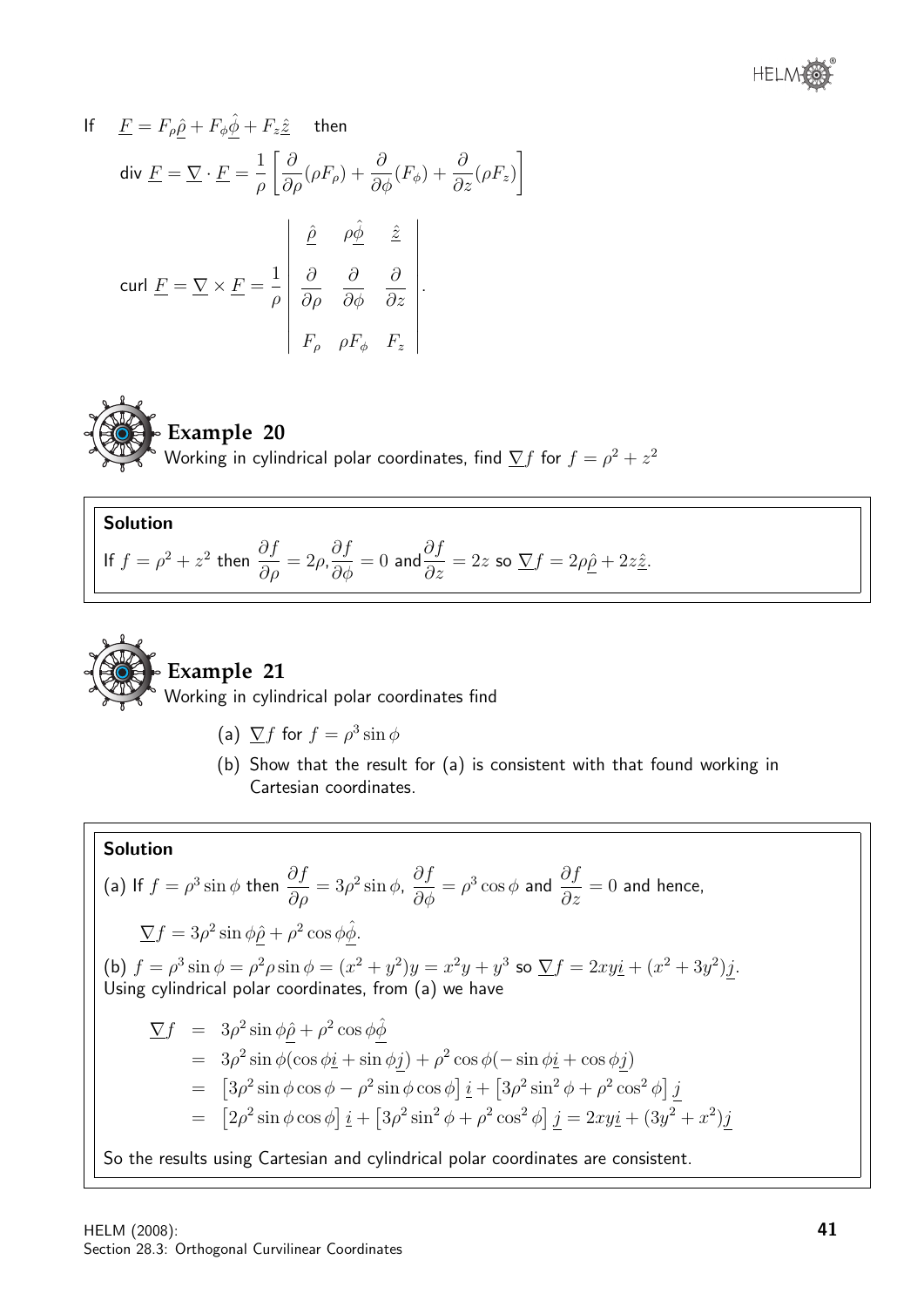

Find  $\overline{\Sigma} \cdot \overline{F}$  for  $\overline{F} = F_{\rho} \hat{\rho} + F_{\phi} \hat{\phi} + F_z \hat{z} = \rho^3 \hat{\rho} + \rho z \hat{\phi} + \rho z \sin \phi \hat{z}$ . Show that the results are consistent with those found using Cartesian coordinates.

#### Solution

Here,  $F_{\rho} = \rho^3$ ,  $F_{\phi} = \rho z$  and  $F_z = \rho z \sin \phi$  so

$$
\begin{aligned}\n\Sigma \cdot \underline{F} &= \frac{1}{\rho} \left[ \frac{\partial}{\partial \rho} (\rho F_{\rho}) + \frac{\partial}{\partial \phi} (F_{\phi}) + \frac{\partial}{\partial z} (\rho F_{z}) \right] \\
&= \frac{1}{\rho} \left[ \frac{\partial}{\partial \rho} (\rho^{4}) + \frac{\partial}{\partial \phi} (\rho z) + \frac{\partial}{\partial z} (\rho^{2} z \sin \phi) \right] \\
&= \frac{1}{\rho} \left[ 4\rho^{3} + 0 + \rho^{2} \sin \phi \right] \\
&= 4\rho^{2} + \rho \sin \phi\n\end{aligned}
$$

Converting to Cartesian coordinates,

$$
\underline{F} = F_{\rho}\hat{\underline{\rho}} + F_{\phi}\hat{\underline{\phi}} + F_{z}\hat{z} = \rho^{3}\hat{\underline{\rho}} + \rho z\hat{\underline{\phi}} + \rho z\sin\phi\hat{z}
$$
\n
$$
= \rho^{3}(\cos\phi\underline{i} + \sin\phi\underline{j}) + \rho z(-\sin\phi\underline{i} + \cos\phi\underline{j}) + \rho z\sin\phi\underline{k}
$$
\n
$$
= (\rho^{3}\cos\phi - \rho z\sin\phi)\underline{i} + (\rho^{3}\sin\phi + \rho z\cos\phi)\underline{j} + \rho z\sin\phi\underline{k}
$$
\n
$$
= [\rho^{2}(\rho\cos\phi) - \rho\sin\phi z]\underline{i} + [\rho^{2}(\rho\sin\phi) + \rho\cos\phi z]\underline{j} + \rho\sin\phi z\underline{k}
$$
\n
$$
= [ (x^{2} + y^{2})x - yz]\underline{i} + [(x^{2} + y^{2})y + xz]\underline{j} + yz\underline{k}
$$
\n
$$
= (x^{3} + xy^{2} - yz)\underline{i} + (x^{2}y + y^{3} + xz)\underline{j} + yz\underline{k}
$$

So

$$
\begin{aligned}\n\nabla \cdot \underline{F} &= \frac{\partial}{\partial x}(x^3 + xy^2 - yz) + \frac{\partial}{\partial y}(x^2y + y^3 + xz) + \frac{\partial}{\partial z}(yz) \\
&= (3x^2 + y^2) + (x^2 + 3y^2) + y = 4x^2 + 4y^2 + y \\
&= 4(x^2 + y^2) + y \\
&= 4\rho^2 + \rho \sin \phi\n\end{aligned}
$$

So  $\underline{\nabla} \cdot \underline{F}$  is the same in both coordinate systems.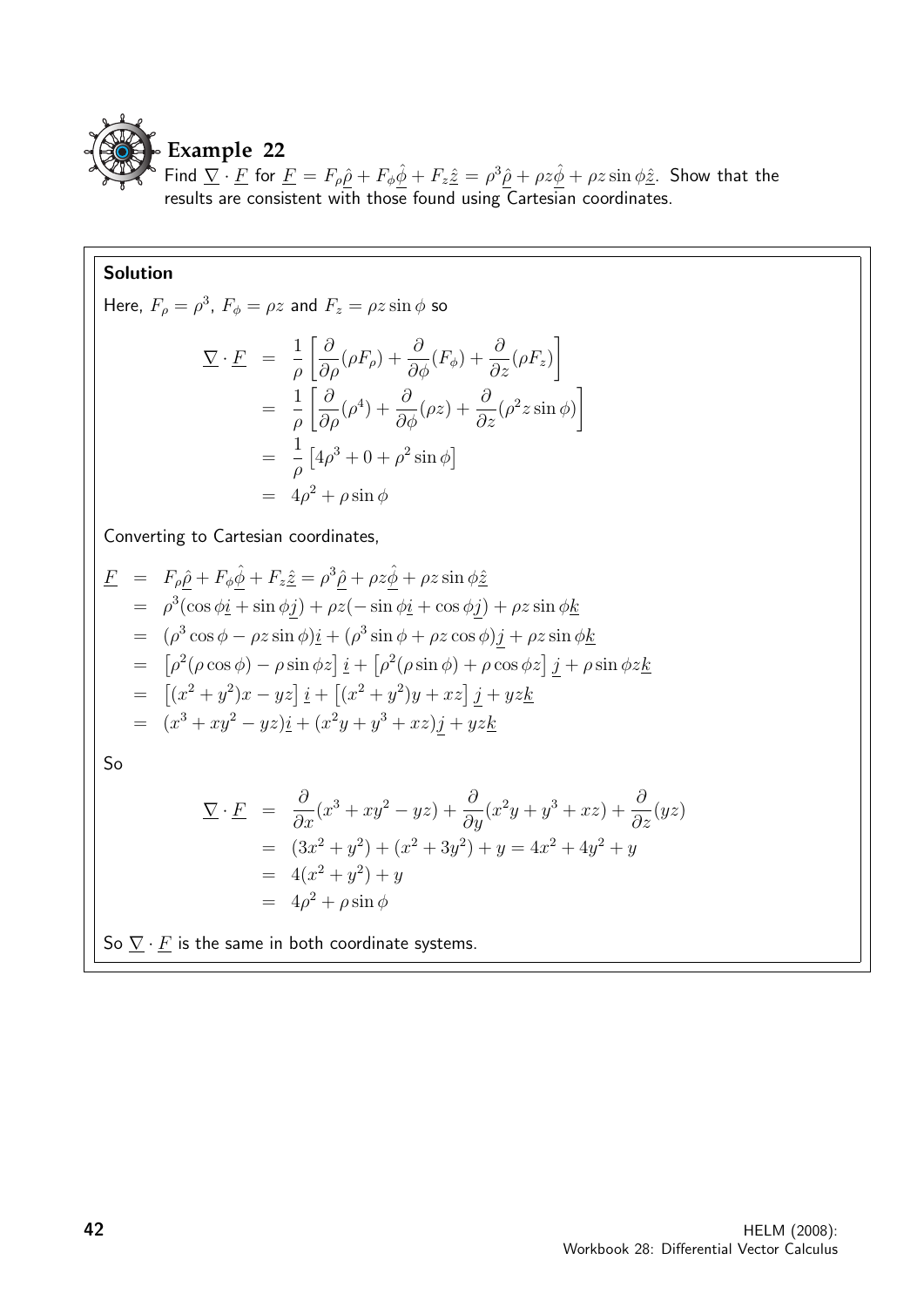

**Solution**  
\n
$$
\nabla \times \underline{F} = \frac{1}{\rho} \begin{vmatrix} \frac{\partial}{\partial \rho} & \frac{\partial}{\partial \phi} & \frac{\partial}{\partial z} \\ \frac{\partial}{\partial \rho} & \frac{\partial}{\partial \phi} & \frac{\partial}{\partial z} \\ F_{\rho} & \rho F_{\phi} & F_{z} \end{vmatrix} = \frac{1}{\rho} \begin{vmatrix} \frac{\partial}{\partial \rho} & \frac{\partial}{\partial \phi} & \frac{\partial}{\partial z} \\ \frac{\partial}{\partial \rho} & \frac{\partial}{\partial \phi} & \frac{\partial}{\partial z} \\ \rho^{2} & \rho z \sin \phi & 2z \cos \phi \end{vmatrix}
$$
\n
$$
= \frac{1}{\rho} \left[ \hat{\rho} \left[ \frac{\partial}{\partial \phi} (2z \cos \phi) - \frac{\partial}{\partial z} (\rho z \sin \phi) \right] + \rho \hat{\phi} \left[ \frac{\partial}{\partial z} \rho^{2} - \frac{\partial}{\partial \rho} (2z \cos \phi) \right] + \hat{z} \left[ \frac{\partial}{\partial \rho} (\rho z \sin \phi) - \frac{\partial}{\partial \phi} \rho^{2} \right] \right]
$$
\n
$$
= \frac{1}{\rho} \left[ \hat{\rho} (-2z \sin \phi - \rho \sin \phi) + \rho \hat{\phi} (0) + \hat{z} (z \sin \phi) \right]
$$
\n
$$
= -\frac{(2z \sin \phi + \rho \sin \phi)}{\rho} \hat{\rho} + \frac{z \sin \phi}{\rho} \hat{z}
$$



## **Divergence of a magnetic field**

#### Introduction

A magnetic field  $\underline{B}$  must satisfy  $\underline{\nabla} \cdot \underline{B} = 0$ . An associated current is given by:

$$
\underline{I}=\frac{1}{\mu_0}(\underline{\nabla}\times \underline{B})
$$

#### Problem in words

For the magnetic field (in cylindrical polar coordinates  $\rho, \phi, z$ )

$$
\underline{B} = B_0 \frac{\rho}{1 + \rho^2} \hat{\underline{\phi}} + \alpha \hat{\underline{z}}
$$

show that the divergence of  $\underline{B}$  is zero and find the associated current.

#### Mathematical statement of problem

We must

(a) show that 
$$
\underline{\nabla} \cdot \underline{B} = 0
$$
 (b) find the current  $\underline{I} = \frac{1}{\mu_0} (\underline{\nabla} \times \underline{B})$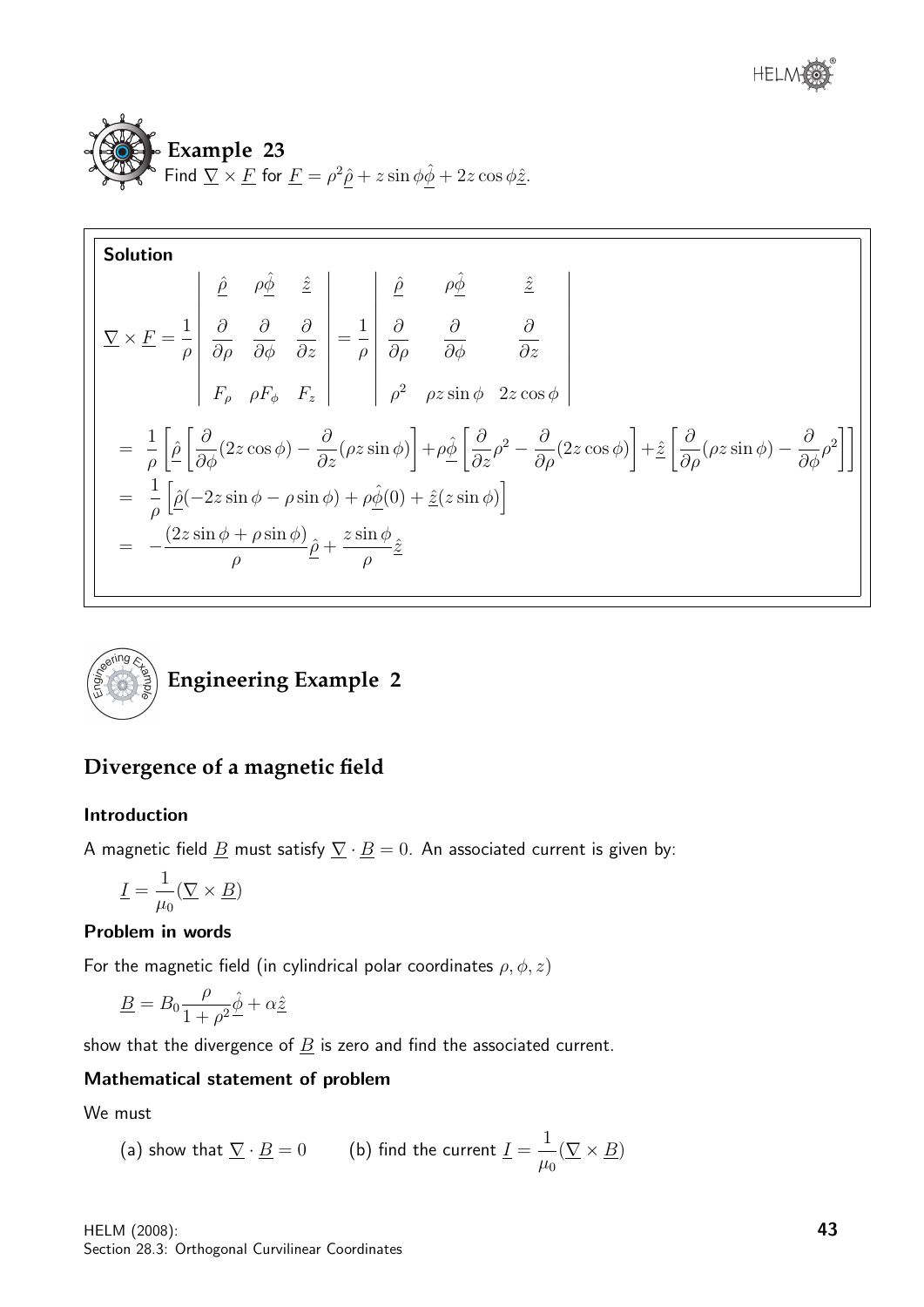#### Mathematical analysis

(a) Express  $\underline{B}$  as  $(B_{\rho}, B_{\phi}, B_{z})$ ; then

$$
\nabla \cdot \underline{B} = \frac{1}{\rho} \left[ \frac{\partial}{\partial \rho} (\rho B_{\rho}) + \frac{\partial}{\partial \phi} (B_{\phi}) + \frac{\partial}{\partial z} (\rho B_{z}) \right]
$$
  
\n
$$
= \frac{1}{\rho} \left[ \frac{\partial}{\partial \rho} (0) + \frac{\partial}{\partial \phi} \left( B_{0} \frac{\rho}{1 + \rho^{2}} \right) + \rho \frac{\partial}{\partial z} (\alpha) \right]
$$
  
\n
$$
= \frac{1}{\rho} [0 + 0 + 0] = 0 \quad \text{as required.}
$$

(b) To find the current evaluate

$$
\underline{I} = \frac{1}{\mu_0} (\nabla \times \underline{B}) = \frac{1}{\mu_0} \frac{1}{\rho} \begin{vmatrix} \hat{\rho} & \rho \hat{\phi} & \hat{z} \\ \frac{\partial}{\partial \rho} & \frac{\partial}{\partial \phi} & \frac{\partial}{\partial z} \\ B_{\rho} & \rho B_{\phi} & B_z \end{vmatrix} = \begin{vmatrix} \hat{\rho} & \rho \hat{\phi} & \hat{z} \\ \frac{\partial}{\partial \rho} & \frac{\partial}{\partial \phi} & \frac{\partial}{\partial z} \\ 0 & B_0 & \frac{\rho^2}{1 + \rho^2} & \alpha \end{vmatrix}
$$

$$
= \frac{1}{\mu_0 \rho} \left[ 0 \hat{\rho} + 0 \rho \hat{\phi} + B_0 \frac{\partial}{\partial \rho} \left( \frac{\rho^2}{1 + \rho^2} \right) \hat{z} \right]
$$

$$
= \frac{1}{\mu_0 \rho} B_0 \left[ \frac{2\rho}{(1 + \rho^2)^2} \right] \hat{z} = \frac{2B_0}{\mu_0 (1 + \rho^2)^2} \hat{z}
$$

#### Interpretation

The magnetic field is in the form of a helix with the current pointing along its axis (Fig 22). Such an arrangement is often used for the magnetic containment of charged particles in a fusion reactor.



Figure 22: The magnetic field forms a helix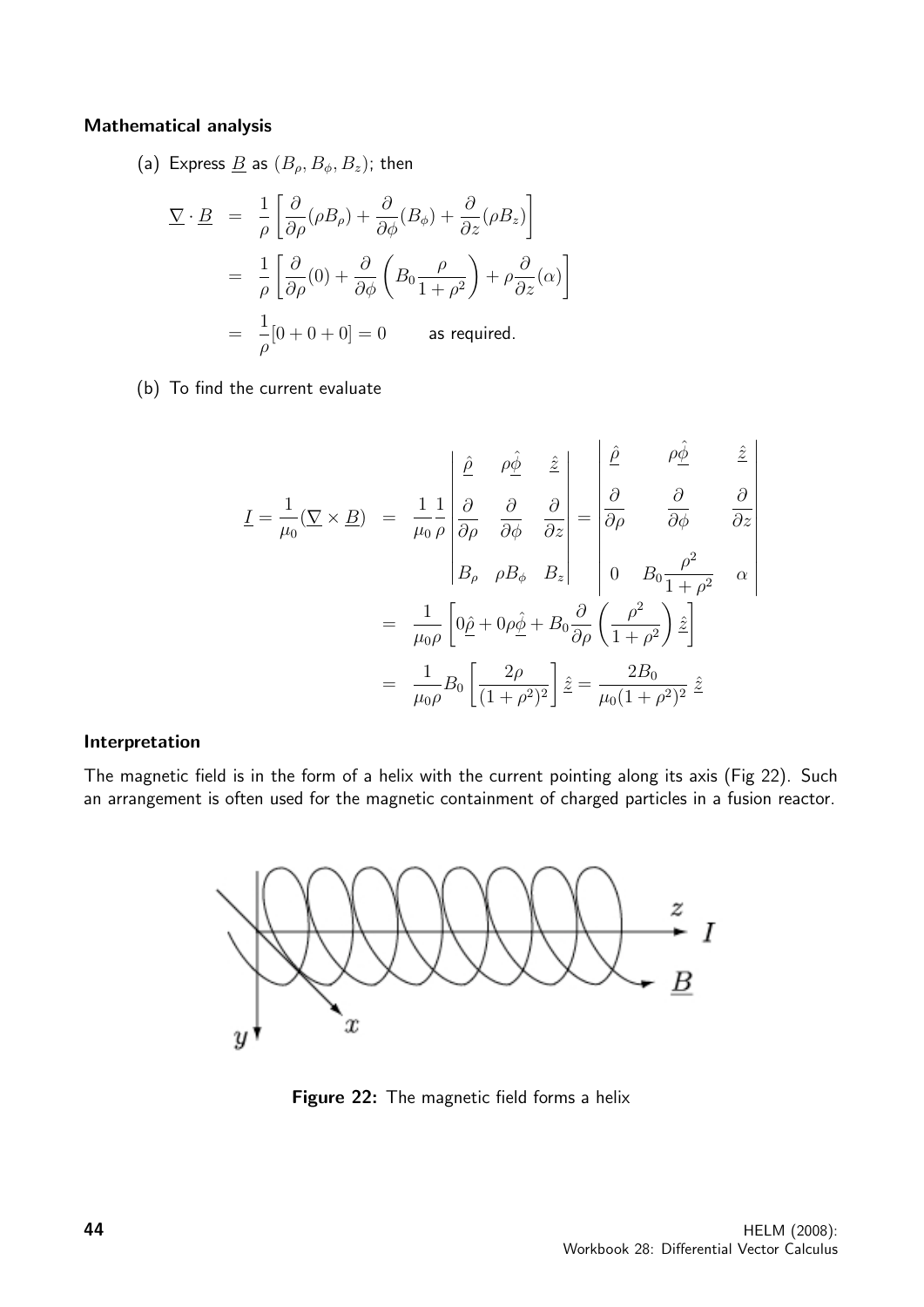

# **Example 24**

A magnetic field <u>B</u> is given by  $\underline{B} = \rho^{-2}\hat{\phi} + k\hat{\underline{z}}$ . Find  $\underline{\nabla} \cdot \underline{B}$  and  $\underline{\nabla} \times \underline{B}$ .

**Solution**  
\n
$$
\nabla \cdot \underline{B} = \frac{1}{\rho} \left[ \frac{\partial}{\partial \rho} (0) + \frac{\partial}{\partial \phi} (\rho^{-2}) + \frac{\partial}{\partial z} (k \rho) \right] = \frac{1}{\rho} [0 + 0 + 0] = 0
$$
\n
$$
\nabla \times \underline{B} = \frac{1}{\rho} \begin{vmatrix} \frac{\partial}{\partial \rho} & \frac{\partial}{\partial \phi} & \frac{\partial}{\partial z} \\ \frac{\partial}{\partial \rho} & \frac{\partial}{\partial \phi} & \frac{\partial}{\partial z} \\ B_{\rho} & \rho B_{\phi} & B_{z} \end{vmatrix} = \frac{1}{\rho} \begin{vmatrix} \frac{\partial}{\partial \rho} & \frac{\partial}{\partial \phi} & \frac{\partial}{\partial z} \\ \frac{\partial}{\partial \rho} & \frac{\partial}{\partial \phi} & \frac{\partial}{\partial z} \\ 0 & \rho^{-1} & k \end{vmatrix}
$$
\n
$$
= -\frac{1}{\rho^3} \hat{z}
$$

All magnetic fields satisfy  $\underline{\nabla} \cdot \underline{B} = 0$  i.e. an absence of magnetic monopoles. Note that there is a class of magnetic fields known as potential fields that satisfy  $\underline{\nabla} \times \underline{B} = \underline{0}$ 



| Your solution                                                                                                                                                                                                                                                                                                                                                             |
|---------------------------------------------------------------------------------------------------------------------------------------------------------------------------------------------------------------------------------------------------------------------------------------------------------------------------------------------------------------------------|
|                                                                                                                                                                                                                                                                                                                                                                           |
|                                                                                                                                                                                                                                                                                                                                                                           |
|                                                                                                                                                                                                                                                                                                                                                                           |
|                                                                                                                                                                                                                                                                                                                                                                           |
|                                                                                                                                                                                                                                                                                                                                                                           |
|                                                                                                                                                                                                                                                                                                                                                                           |
|                                                                                                                                                                                                                                                                                                                                                                           |
|                                                                                                                                                                                                                                                                                                                                                                           |
|                                                                                                                                                                                                                                                                                                                                                                           |
|                                                                                                                                                                                                                                                                                                                                                                           |
|                                                                                                                                                                                                                                                                                                                                                                           |
|                                                                                                                                                                                                                                                                                                                                                                           |
|                                                                                                                                                                                                                                                                                                                                                                           |
| <b>Answer</b>                                                                                                                                                                                                                                                                                                                                                             |
| $\frac{\partial}{\partial \rho}[\rho^2 z \sin \phi] \hat{\underline{\rho}} + \frac{1}{\rho} \frac{\partial}{\partial \phi}[\rho^2 z \sin \phi] \hat{\underline{\phi}} + \frac{\partial}{\partial z}[\rho^2 z \sin \phi] \hat{\underline{z}} = 2 \rho z \sin \phi \hat{\underline{\rho}} + \rho z \cos \phi \hat{\underline{\phi}} + \rho^2 \sin \phi \hat{\underline{z}}$ |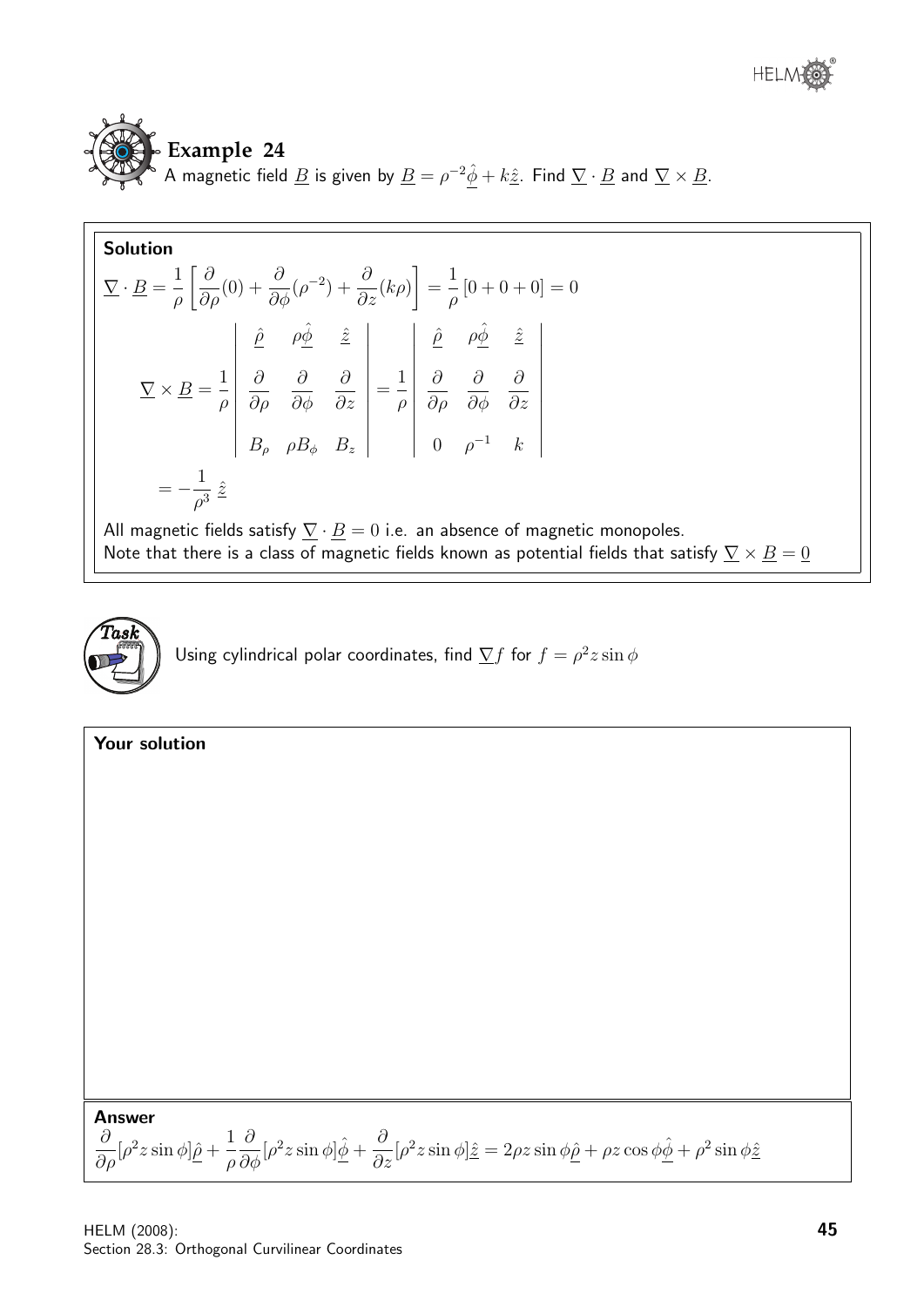

Using cylindrical polar coordinates, find  $\sum f$  for  $f = z \sin 2\phi$ 

| Your solution                                                                                                                                                                                                                                                                                   |
|-------------------------------------------------------------------------------------------------------------------------------------------------------------------------------------------------------------------------------------------------------------------------------------------------|
|                                                                                                                                                                                                                                                                                                 |
|                                                                                                                                                                                                                                                                                                 |
|                                                                                                                                                                                                                                                                                                 |
| <b>Answer</b><br>$\frac{\partial}{\partial \rho}[z\sin 2\phi]\hat{\underline{\rho}} + \frac{1}{\rho}\frac{\partial}{\partial \phi}[z\sin 2\phi]\hat{\underline{\phi}} + \frac{\partial}{\partial z}[z\sin 2\phi]\hat{z} = -\frac{2}{\rho}z\cos 2\phi\hat{\underline{\phi}} + \sin 2\phi\hat{z}$ |
|                                                                                                                                                                                                                                                                                                 |
| Task<br>Find $\nabla \cdot \underline{F}$ for $\underline{F} = \rho \cos \phi \hat{\rho} - \rho \sin \phi \hat{\phi} + \rho z \hat{z}$<br>i.e. $F_{\rho} = \rho \cos \phi$ , $F_{\phi} = -\rho \sin \phi$ , $F_{z} = \rho z$                                                                    |
|                                                                                                                                                                                                                                                                                                 |
| (a) First find the derivatives $\frac{\partial}{\partial \rho}[\rho F_{\rho}], \frac{\partial}{\partial \phi}[F_{\phi}], \frac{\partial}{\partial z}[\rho F_{z}]$ :                                                                                                                             |
| <b>Your solution</b>                                                                                                                                                                                                                                                                            |
|                                                                                                                                                                                                                                                                                                 |
|                                                                                                                                                                                                                                                                                                 |
|                                                                                                                                                                                                                                                                                                 |
| <b>Answer</b>                                                                                                                                                                                                                                                                                   |

 $2\rho \cos \phi$ ,  $-\rho \cos \phi$ ,  $\rho^2$ 

(b) Now combine these to find  $\underline{\nabla} \cdot \underline{F}$ :

## Your solution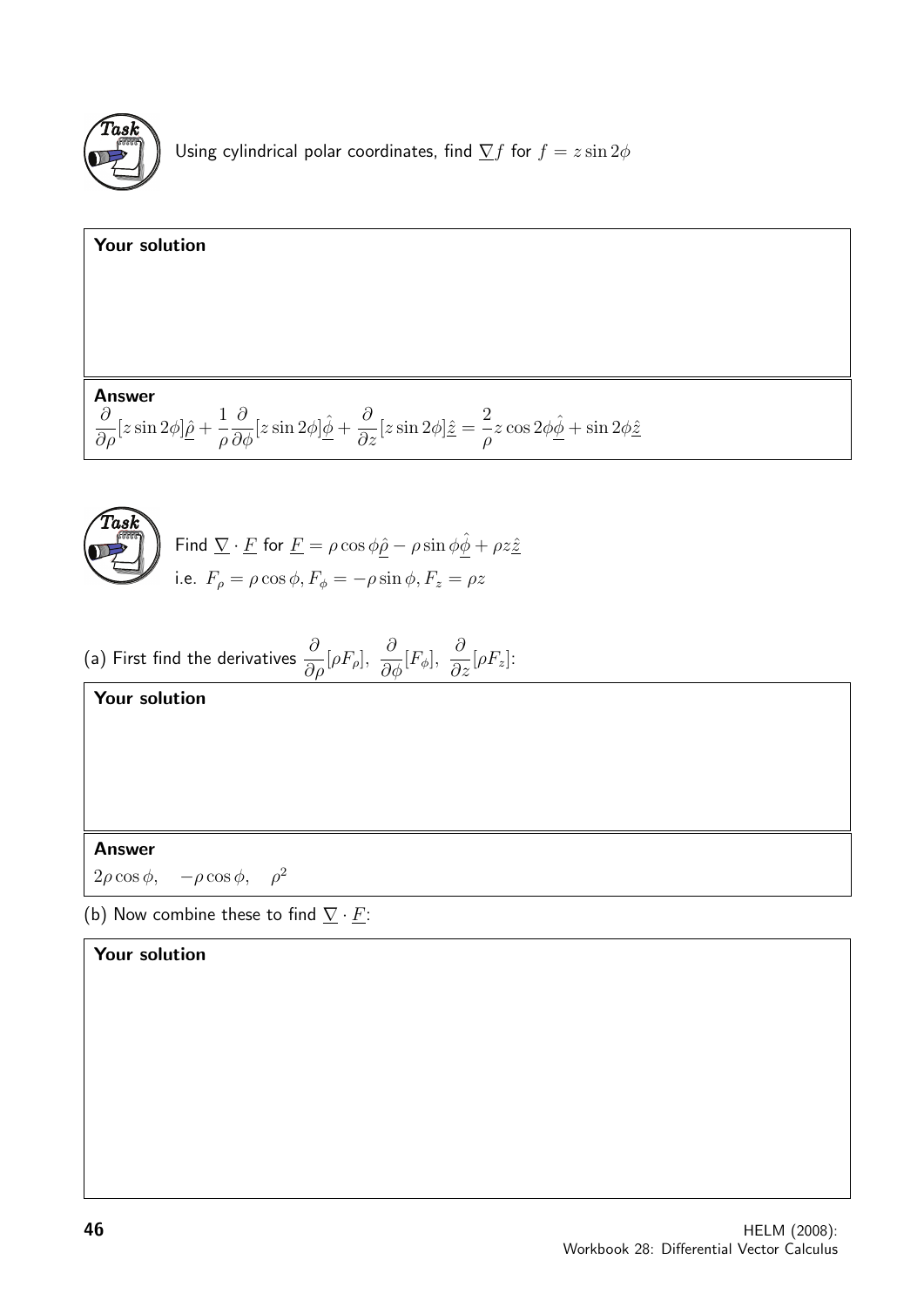

Answer

$$
\nabla \cdot \underline{F} = \frac{1}{\rho} \left[ \frac{\partial}{\partial \rho} (\rho F_{\rho}) + \frac{\partial}{\partial \phi} (F_{\phi}) + \frac{\partial}{\partial z} (\rho F_{z}) \right]
$$
  
\n
$$
= \frac{1}{\rho} \left[ \frac{\partial}{\partial \rho} (\rho^{2} \cos \phi) + \frac{\partial}{\partial \phi} (-\rho \sin \phi) + \frac{\partial}{\partial z} (\rho^{2} z) \right]
$$
  
\n
$$
= \frac{1}{\rho} \left[ 2\rho \cos \phi - \rho \cos \phi + \rho^{2} \right]
$$
  
\n
$$
= \cos \phi + \rho
$$



Find  $\nabla \times \underline{F}$  for  $\underline{F} = F_\rho \hat{\rho} + F_\phi \hat{\phi} + F_z \hat{\underline{z}} = \rho^3 \hat{\rho} + \rho z \hat{\phi} + \rho z \sin \phi \hat{\underline{z}}$ . Show that the results are consistent with those found using Cartesian coordinates.

(a) Find the curl  $\nabla \times F$ :

#### Your solution Answer 1 ρ  $\overline{\phantom{a}}$   $\vert$  $\hat{\rho}$   $\rho \hat{\phi}$   $\hat{z}$  $\partial$ ∂ρ  $\partial$  $\partial \phi$ ∂ ∂z  $\rho^3$   $\rho^2 z$   $\rho z \sin \phi$  |  $\Big\}$   $=(z \cos \phi - \rho)\hat{\rho} - z \sin \phi \hat{\phi} + 2z\hat{z}$

(b) Find  $\underline{F}$  in Cartesian coordinates:

#### Your solution

#### Answer

Use 
$$
\hat{\rho} = \cos \phi \hat{i} + \sin \phi \hat{j}
$$
,  $\hat{\phi} = -\sin \phi \hat{i} + \cos \phi \hat{j}$  to get  $\underline{F} = (x^3 + xy^2 - yz)\hat{i} + (x^2y + y^3 + xz)\hat{j} + yz\hat{k}$ 

(c) Hence find  $\nabla \times F$  in Cartesian coordinates:

## Your solution

#### Answer

 $(z - x)\underline{i} - y\underline{j} + 2z\underline{k}$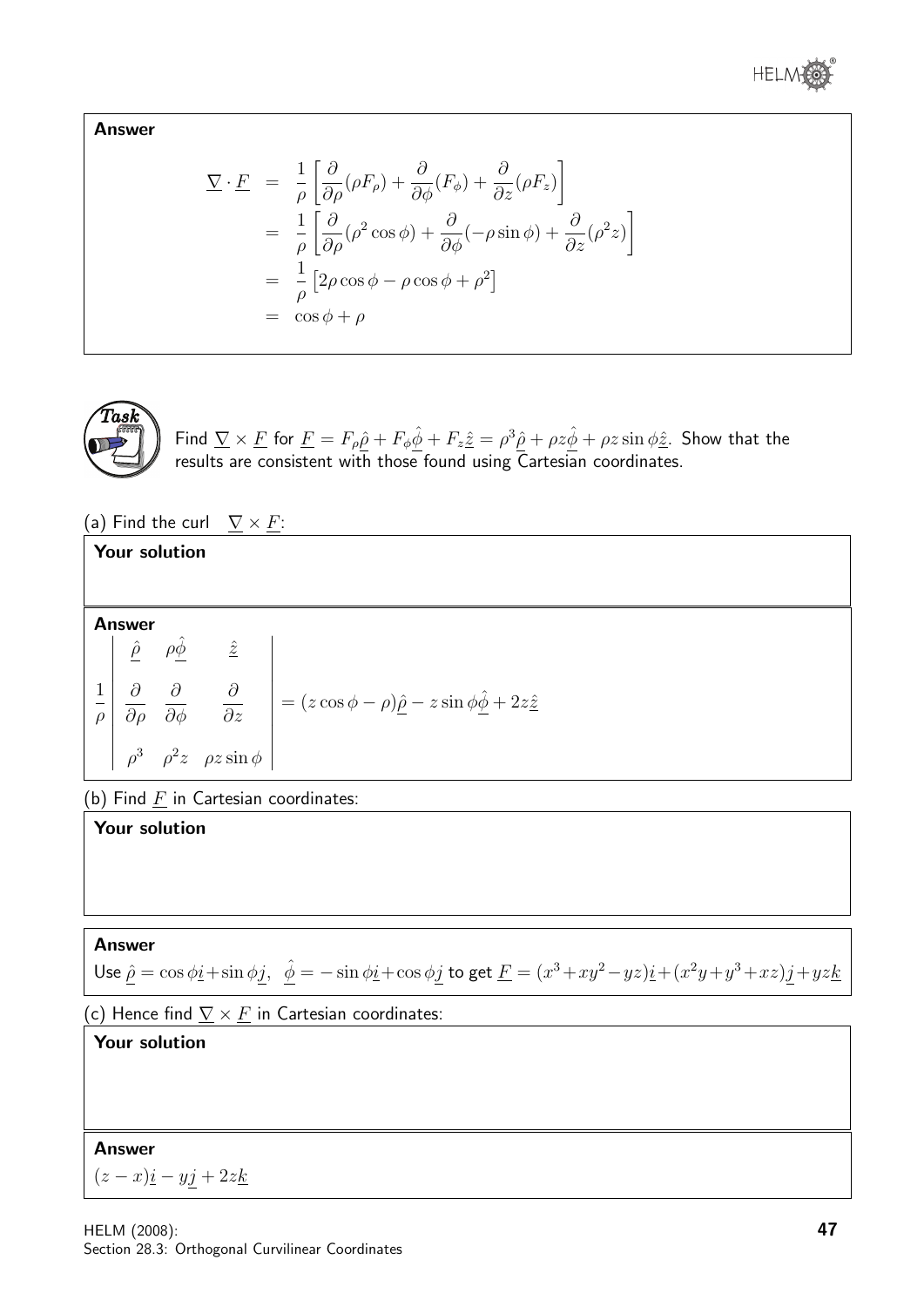(d) Using  $\hat{\rho} = \cos \phi \hat{i} + \sin \phi j$  and  $\hat{\phi} = -\sin \phi \hat{i} + \cos \phi j$ , show that the solution to part (a) is equal to the solution for part  $(c)$ :

#### Your solution

#### Answer

 $(z \cos \phi - \rho) \hat{\rho} - z \sin \phi \hat{\phi} + 2z \hat{z} = (z \cos \phi - \rho)(\cos \phi \hat{i} + \sin \phi \hat{j}) - z \sin \phi (- \sin \phi \hat{i} + \cos \phi \hat{j}) + 2z \hat{k}$  $= [z\cos^2\phi - \rho\cos\phi + z\sin^2\phi] \underline{i} + [z\cos\phi\sin\phi - \rho\sin\phi - z\sin\phi\cos\phi] \underline{j} + 2z \underline{k}$  $= [z - \rho \cos \phi] \underline{i} - \rho \sin \phi \underline{j} + 2z \underline{k} = (z - x) \underline{i} - y \underline{j} + 2z \underline{k}$ 

#### **Exercises**

- 1. For  $\underline{F} = \rho \hat{\rho} + (\rho \sin \phi + z) \hat{\underline{\phi}} + \rho z \hat{\underline{z}}$ , find  $\underline{\nabla} \cdot \underline{F}$  and  $\underline{\nabla} \times \underline{F}$ .
- 2. For  $f = \rho^2 z^2 \cos 2\phi$ , find  $\nabla \times (\nabla f)$ .

#### **Answers**

- 1.  $2 + \cos \phi + \rho$ ,  $-\hat{\rho} z \hat{\phi} + (2 \sin \phi + \frac{z}{\phi})$ ρ  $\frac{\hat{z}}{2}$
- 2.  $Q$

## **4. Spherical polar coordinates**

In spherical polar coordinates  $(r,\theta,\phi)$ , the 3 unit vectors are  $\hat{r}$ ,  $\hat{\theta}$  and  $\hat{\phi}$  with scale factors  $h_r=1$ ,  $h_{\theta} = r$ ,  $h_{\phi} = r \sin \theta$ . The quantities r,  $\theta$  and  $\phi$  are related to x,  $y$  and z by  $x = r \sin \theta \cos \phi$ ,  $y = r \sin \theta \sin \phi$  and  $z = r \cos \theta$ . In spherical polar coordinates,

grad 
$$
f = \nabla f = \frac{\partial f}{\partial r}\hat{r} + \frac{1}{r}\frac{\partial f}{\partial \theta}\hat{\theta} + \frac{1}{r\sin\theta}\frac{\partial f}{\partial \phi}\hat{\phi}
$$

If 
$$
\underline{F} = F_r \hat{\underline{r}} + F_\theta \hat{\underline{\theta}} + F_\phi \hat{\underline{\phi}}
$$

then

$$
\text{div } \underline{F} = \nabla \cdot \underline{F} = \frac{1}{r^2 \sin \theta} \left[ \frac{\partial}{\partial r} (r^2 \sin \theta F_r) + \frac{\partial}{\partial \theta} (r \sin \theta F_\theta) + \frac{\partial}{\partial \phi} (r F_\phi) \right]
$$
\n
$$
\text{curl } \underline{F} = \nabla \times \underline{F} = \frac{1}{r^2 \sin \theta} \begin{vmatrix} \hat{r} & r \hat{\theta} & r \sin \theta \hat{\phi} \\ \frac{\partial}{\partial r} & \frac{\partial}{\partial \theta} & \frac{\partial}{\partial \phi} \\ F_r & r F_\theta & r \sin \theta F_\phi \end{vmatrix}
$$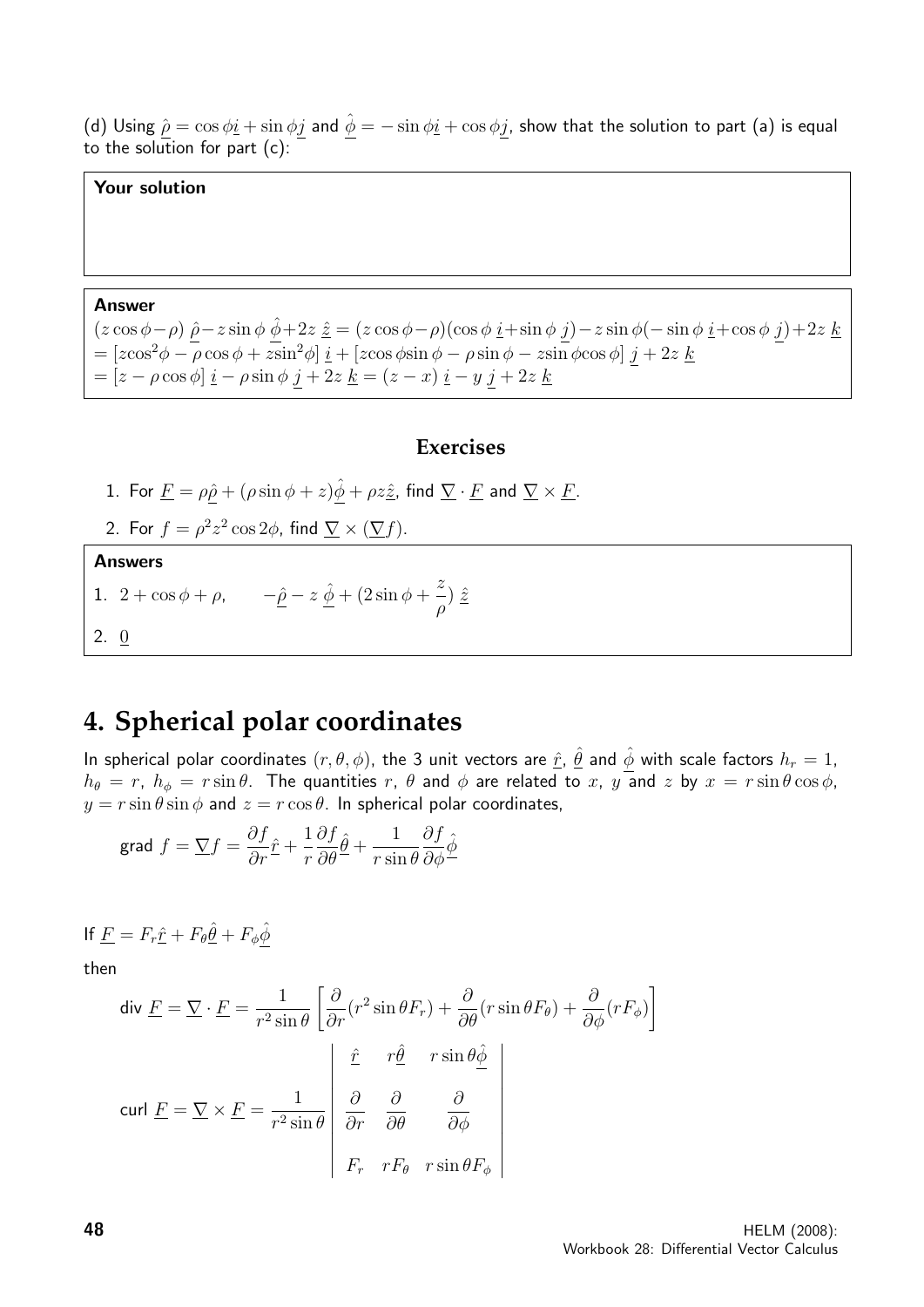

In spherical polar coordinates, find  $\sum f$  for

(a) 
$$
f = r
$$
 (b)  $f = \frac{1}{r}$  (c)  $f = r^2 \sin(\phi + \theta)$   
[Note: parts (a) and (b) relate to Exercises 2(a) and 2(c) on page 22.]

## Solution

(a) 
$$
\nabla f = \frac{\partial f}{\partial r} \hat{r} + \frac{1}{r} \frac{\partial f}{\partial \theta} \hat{\theta} + \frac{1}{r \sin \theta} \frac{\partial f}{\partial \phi} \hat{\phi}
$$

$$
= \frac{\partial (r)}{\partial r} \hat{r} + \frac{1}{r} \frac{\partial (r)}{\partial \theta} \hat{\theta} + \frac{1}{r \sin \theta} \frac{\partial (r)}{\partial \phi} \hat{\phi}
$$

$$
= 1 \hat{r} = \hat{r}
$$

(b) 
$$
\nabla f = \frac{\partial f}{\partial r} \hat{r} + \frac{1}{r} \frac{\partial f}{\partial \theta} \hat{\theta} + \frac{1}{r \sin \theta} \frac{\partial f}{\partial \phi} \hat{\phi}
$$

$$
= \frac{\partial (\frac{1}{r})}{\partial r} \hat{r} + \frac{1}{r} \frac{\partial (\frac{1}{r})}{\partial \theta} \hat{\theta} + \frac{1}{r \sin \theta} \frac{\partial (\frac{1}{r})}{\partial \phi} \hat{\phi}
$$

$$
= -\frac{1}{r^2} \hat{r}
$$

(c) 
$$
\nabla f = \frac{\partial f}{\partial r} \hat{r} + \frac{1}{r} \frac{\partial f}{\partial \theta} \hat{\theta} + \frac{1}{r \sin \theta} \frac{\partial f}{\partial \phi} \hat{\phi}
$$
  
\n
$$
= \frac{\partial (r \sin(\phi + \theta))}{\partial r} \hat{r} + \frac{1}{r} \frac{\partial (r \sin(\phi + \theta))}{\partial \theta} \hat{\theta} + \frac{1}{r \sin \theta} \frac{\partial (r^2 \sin(\phi + \theta))}{\partial \phi} \hat{\phi}
$$
  
\n
$$
= 2r \sin(\phi + \theta) \hat{r} + \frac{1}{r} r^2 \cos(\phi + \theta) \hat{\theta} + \frac{1}{r \sin \theta} r^2 \cos(\phi + \theta) \hat{\phi}
$$
  
\n
$$
= 2r \sin(\phi + \theta) \hat{r} + r \cos(\phi + \theta) \hat{\theta} + \frac{r \cos(\phi + \theta)}{\sin \theta} \hat{\phi}
$$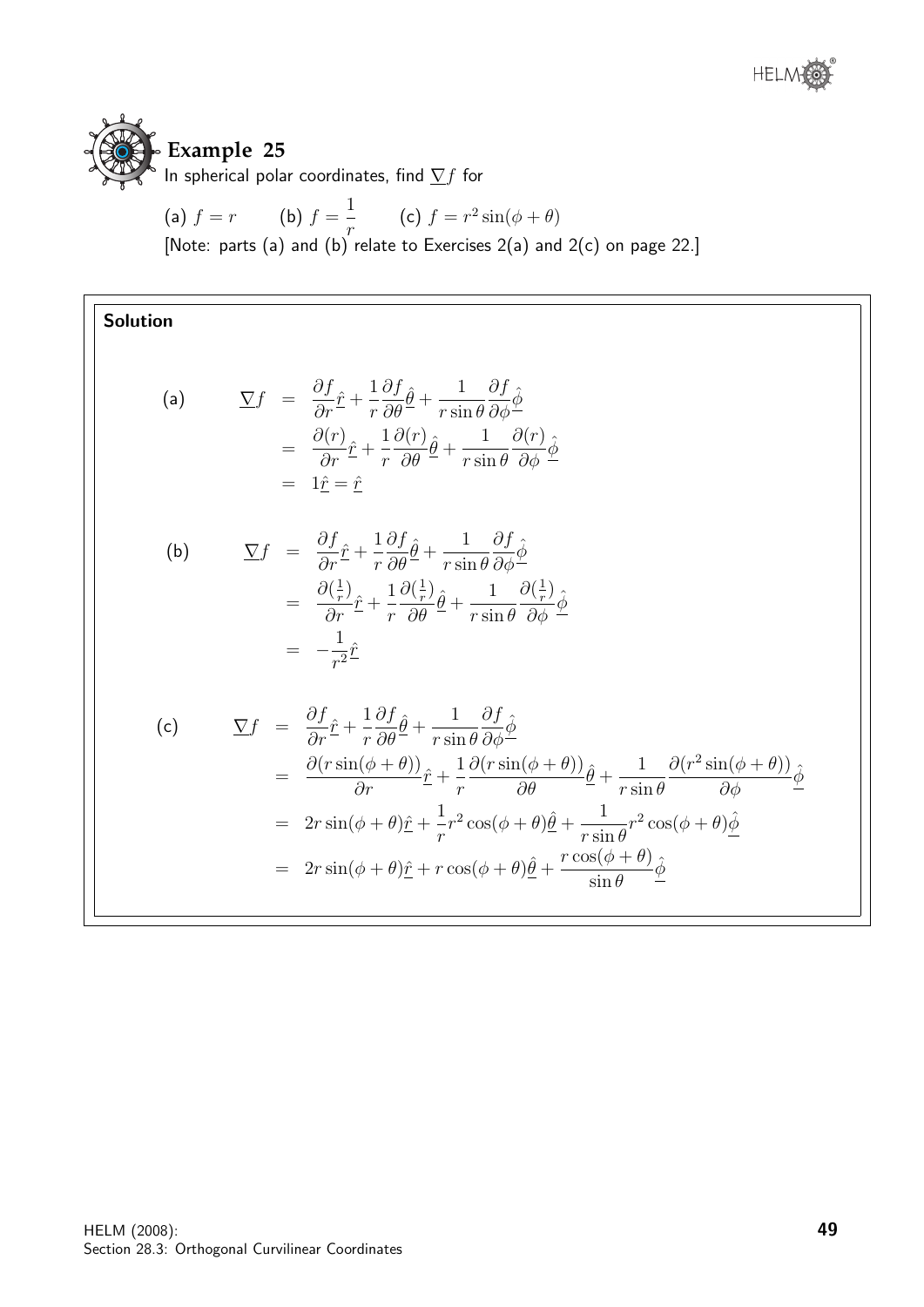

## **Engineering Example 3**

## **Electric potential**

#### Introduction

There is a scalar quantity  $V$ , called the electric potential, which satisfies

 $\overline{\nabla}V = -\underline{E}$  where  $\underline{E}$  is the electric field.

It is often easier to handle scalar fields rather than vector fields. It is therefore convenient to work with  $V$  and then derive  $E$  from it.

#### Problem in words

Given the electric potential, find the electric field.

#### Mathematical statement of problem

For a point charge,  $Q$ , the potential V is given by

$$
V=\frac{Q}{4\pi\epsilon_0 r}
$$

Verify, using spherical polar coordinates, that  $\underline{E}=-\underline{\nabla}V=\frac{Q}{4}$  $rac{q}{4\pi\epsilon_0r^2}\hat{r}$ 

#### Mathematical analysis

In spherical polar coordinates:

$$
\nabla V = \frac{\partial V}{\partial r}\hat{r} + \frac{1}{r}\frac{\partial V}{\partial \theta}\hat{\theta} + \frac{1}{r\sin\theta}\frac{\partial V}{\partial \phi}\hat{\phi}
$$
  
\n
$$
= \frac{\partial V}{\partial r}\hat{r} \quad \text{as the other partial derivatives are zero}
$$
  
\n
$$
= \frac{\partial}{\partial r}\left[\frac{Q}{4\pi\epsilon_0 r}\right]\hat{r}
$$
  
\n
$$
= -\frac{Q}{4\pi\epsilon_0 r^2}\hat{r}
$$

#### Interpretation

So  $\underline{E} =$  $\,Q$  $\frac{q}{4\pi\epsilon_0 r^2}\hat{r}$  as required.

This is a form of Coulomb's Law. A positive charge will experience a positive repulsion radially outwards in the field of another positive charge.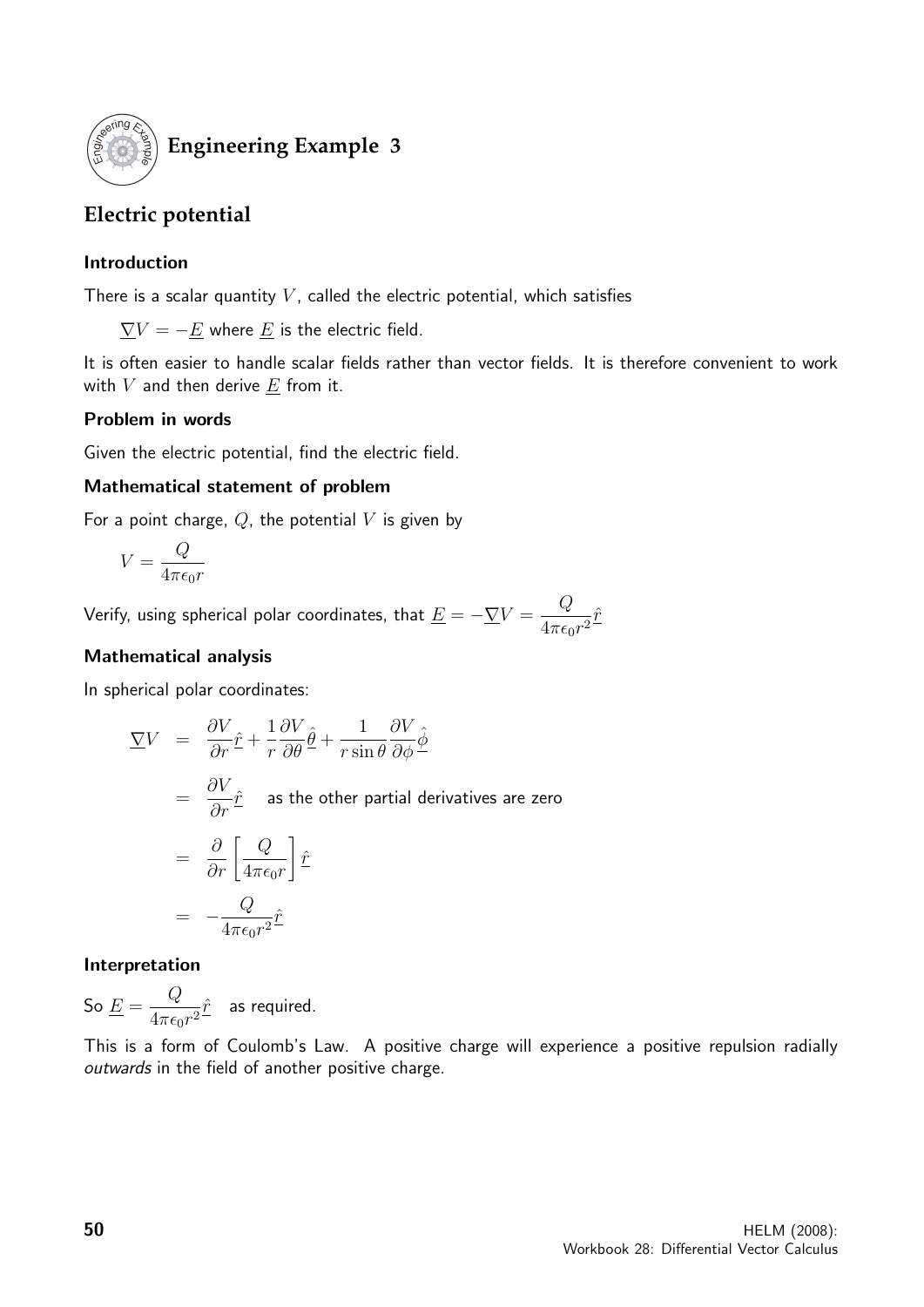

## **Example 26**

Using spherical polar coordinates, find  $\nabla \cdot E$  for the following vector functions.

(a)  $\underline{F} = r\hat{r}$  (b)  $\underline{F} = r^2 \sin \theta \hat{r}$  (c)  $\underline{F} = r \sin \theta \hat{r} + r^2 \sin \phi \hat{\theta} + r \cos \theta \hat{\phi}$ 

#### Solution

(a)

$$
\nabla \cdot \underline{F} = \frac{1}{r^2 \sin \theta} \left[ \frac{\partial}{\partial r} (r^2 \sin \theta F_r) + \frac{\partial}{\partial \theta} (r \sin \theta F_\theta) + \frac{\partial}{\partial \phi} (r F_\phi) \right]
$$
  
\n
$$
= \frac{1}{r^2 \sin \theta} \left[ \frac{\partial}{\partial r} (r^2 \sin \theta \times r) + \frac{\partial}{\partial \theta} (r \sin \theta \times 0) + \frac{\partial}{\partial \phi} (r \times 0) \right]
$$
  
\n
$$
= \frac{1}{r^2 \sin \theta} \left[ \frac{\partial}{\partial r} (r^3 \sin \theta) + \frac{\partial}{\partial \theta} (0) + \frac{\partial}{\partial \phi} (0) \right] = \frac{1}{r^2 \sin \theta} \left[ 3r^2 \sin \theta + 0 + 0 \right] = 3
$$

Note :- in Cartesian coordinates, the corresponding vector is  $\underline{F} = x\underline{i} + y\underline{j} + z\underline{k}$  with  $\underline{\nabla} \cdot \underline{F} = 1 + 1 + 1 = 3$  (hence consistency).

(b)

$$
\nabla \cdot \underline{F} = \frac{1}{r^2 \sin \theta} \left[ \frac{\partial}{\partial r} (r^2 \sin \theta \, F_r) + \frac{\partial}{\partial \theta} (r \sin \theta \, F_\theta) + \frac{\partial}{\partial \phi} (r F_\phi) \right]
$$
  
\n
$$
= \frac{1}{r^2 \sin \theta} \left[ \frac{\partial}{\partial r} (r^2 \sin \theta \, r^2 \sin \theta) + \frac{\partial}{\partial \theta} (r \sin \theta \times 0) + \frac{\partial}{\partial \phi} (r \times 0) \right]
$$
  
\n
$$
= \frac{1}{r^2 \sin \theta} \left[ \frac{\partial}{\partial r} (r^4 \sin^2 \theta) + \frac{\partial}{\partial \theta} (0) + \frac{\partial}{\partial \phi} (0) \right]
$$
  
\n
$$
= \frac{1}{r^2 \sin \theta} \left[ 4r^3 \sin^2 \theta + 0 + 0 \right] = 4r \sin \theta
$$

(c)

$$
\nabla \cdot \underline{F} = \frac{1}{r^2 \sin \theta} \left[ \frac{\partial}{\partial r} (r^2 \sin \theta \, F_r) + \frac{\partial}{\partial \theta} (r \sin \theta \, F_\theta) + \frac{\partial}{\partial \phi} (r F_\phi) \right]
$$
  
\n
$$
= \frac{1}{r^2 \sin \theta} \left[ \frac{\partial}{\partial r} (r^2 \sin \theta \, r \sin \theta) + \frac{\partial}{\partial \theta} (r \sin \theta \times r^2 \sin \phi) + \frac{\partial}{\partial \phi} (r \times r \cos \theta) \right]
$$
  
\n
$$
= \frac{1}{r^2 \sin \theta} \left[ \frac{\partial}{\partial r} (r^3 \sin^2 \theta) + \frac{\partial}{\partial \theta} (r^3 \sin \theta \sin \phi) + \frac{\partial}{\partial \phi} (r^2 \cos \theta) \right]
$$
  
\n
$$
= \frac{1}{r^2 \sin \theta} \left[ 3r^2 \sin^2 \theta + r^3 \cos \theta \sin \phi + 0 \right] = 3 \sin \theta + r \cot \theta \sin \phi
$$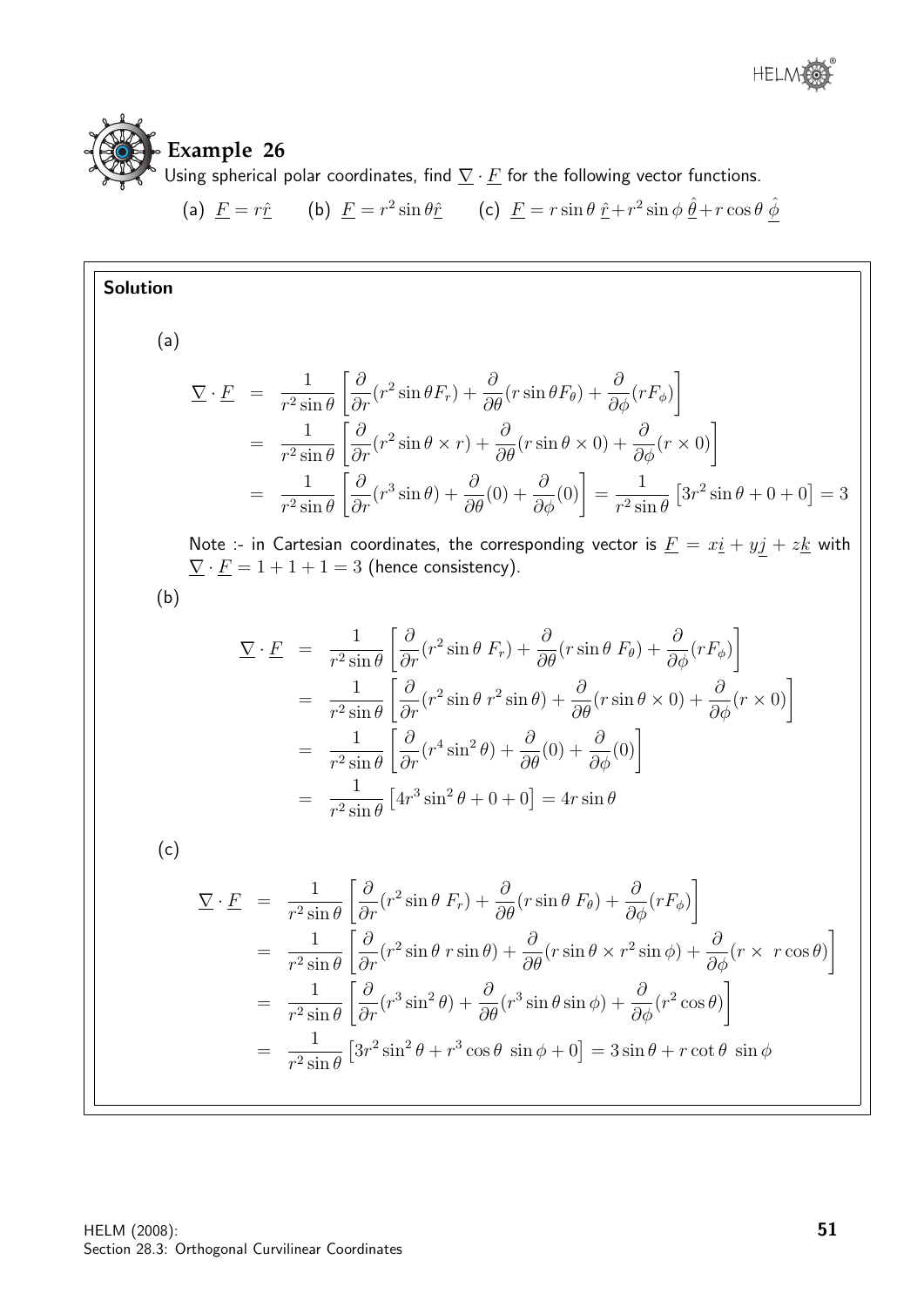

Using spherical polar coordinates, find  $\nabla \times \underline{F}$  for the following vector fields  $\underline{F}$ .

(a) 
$$
\underline{F} = r^k \hat{\underline{r}}
$$
, where *k* is a constant (b)  $\underline{F} = r^2 \cos \theta \hat{\underline{r}} + \sin \theta \hat{\underline{\theta}} + \sin^2 \theta \hat{\phi}$ 

**Solution**  
\n(a)  
\n
$$
\nabla \times \underline{F} = \frac{1}{r^2 \sin \theta} \begin{vmatrix} \hat{r} & r\hat{\theta} & r \sin \theta \hat{\phi} \\ \frac{\partial}{\partial r} & \frac{\partial}{\partial \theta} & \frac{\partial}{\partial \phi} \\ F_r & rF_{\theta} & r \sin \theta F_{\phi} \\ \frac{\hat{r}}{r^2} & r\hat{\theta} & \frac{\hat{r}}{r} \sin \theta \hat{\phi} \\ \frac{\hat{r}}{r^2} & r\hat{\theta} & \frac{\partial}{\partial \phi} \\ r^k & r \sin \theta \hat{\phi} \\ r^k & r \sin \theta \hat{\phi} \end{vmatrix}
$$
\n
$$
= \frac{1}{r^2 \sin \theta} \begin{bmatrix} \frac{\partial}{\partial r} & \frac{\partial}{\partial \theta} & \frac{\partial}{\partial \phi} \\ \frac{\partial}{\partial r} & \frac{\partial}{\partial \theta} & \frac{\partial}{\partial \phi} \\ r^k & r \sin \theta \hat{\phi} \end{bmatrix}
$$
\n
$$
+ \left( \frac{\partial}{\partial r} (0) - \frac{\partial}{\partial \theta} (r^k) \right) r \sin \theta \hat{\phi} \begin{bmatrix} \hat{r} & r\hat{\theta} & r \sin \theta \\ \frac{\partial}{\partial r} & \frac{\partial}{\partial \theta} & \frac{\partial}{\partial \phi} \end{bmatrix}
$$
\n(b)  
\n
$$
\nabla \times \underline{F} = \frac{1}{r^2 \sin \theta} \begin{vmatrix} \hat{r} & r\hat{\theta} & r \sin \theta \hat{\phi} \\ \frac{\partial}{\partial r} & \frac{\partial}{\partial \theta} & \frac{\partial}{\partial \phi} \\ \frac{\partial}{\partial r} & rF_{\theta} & r \sin \theta F_{\phi} \end{vmatrix} = \frac{1}{r^2 \sin \theta} \begin{vmatrix} \hat{r} & r\hat{\theta} & r \sin \theta \hat{\phi} \\ \frac{\partial}{\partial r} & \frac{\partial}{\partial \theta} & \frac{\partial}{\partial \phi} \\ r^2 \cos \theta & r \sin \theta & r \sin \theta \times \sin^2 \theta \end{vmatrix}
$$
\n
$$
= \frac{1}{r^2 \sin \theta} \left[ \left( \frac{\partial}{\partial \theta} (r \sin^3 \theta) - \frac{\partial}{\partial \phi} (r
$$